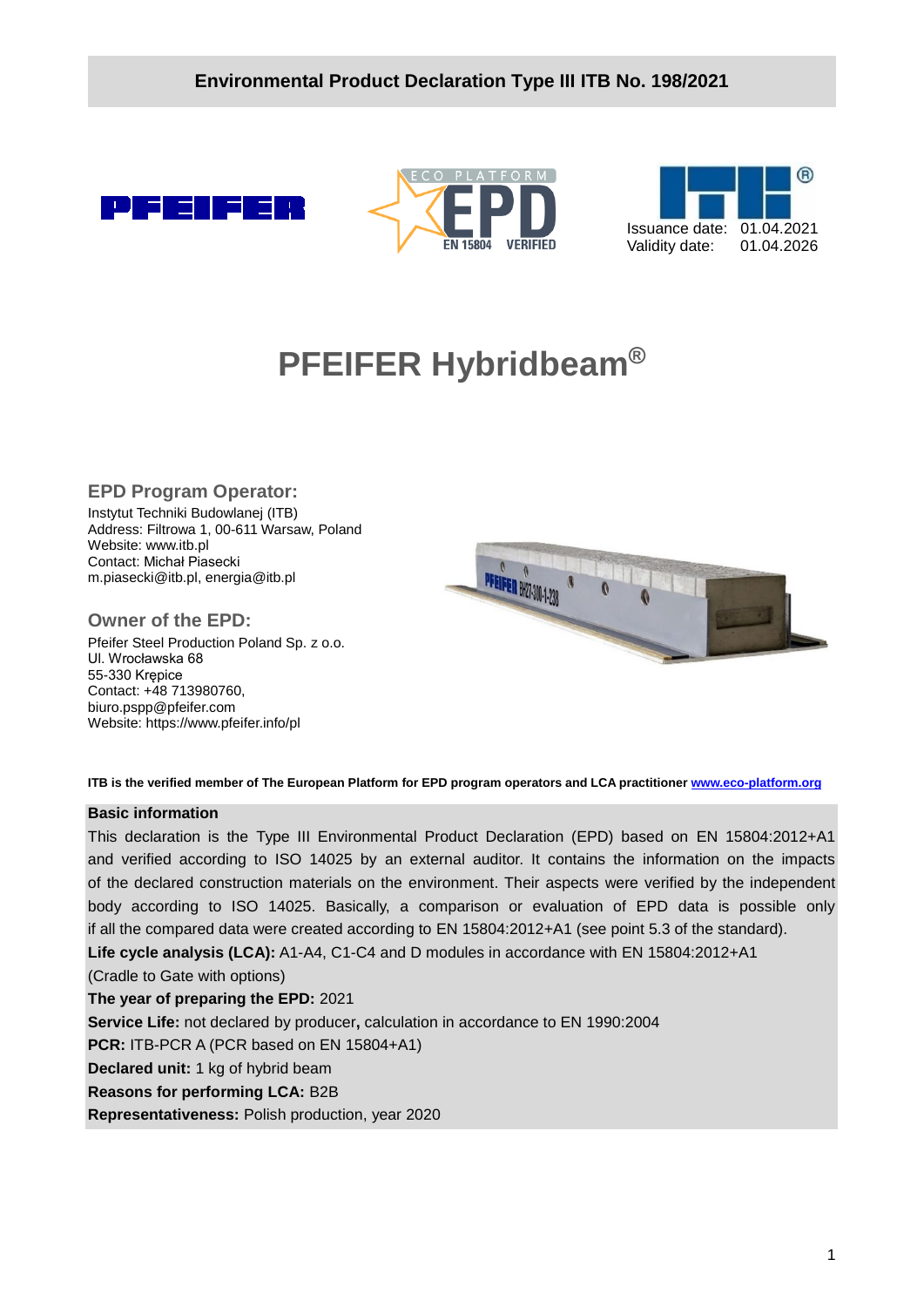### **PRODUCTS DESCRIPTION**

**/2020** The PFEIFER Hybridbeam® is designed as an intermediate beam with two steel flanges which allow precast Hybrid beams covered by this EPD are manufactured at the Pfeifer manufacturing plant in Krępice, Poland. floor slabs to be instantly supported (see product concept in figure 1). It enables immediate slab assembly once the beams are in position on walls or columns. Installation is continued using continuity reinforcement passed through holes in the Hybridbeam®. This product is a new supporting structure for concrete ceilings - a ready-made pre-fabricated element with a steel and concrete cross-section. It is a combination of two different materials - steel and concrete. The steel part takes tensile stresses, the concrete part takes over the compressive stresses, and both are connected with each other by means of head bolts welded to the internal steel surfaces, ensuring extremely high strength parameters of the hybrid composite obtained in this way. The Hybridbeam® is designed to fit the height of the ceiling. Thanks to this, the smallest possible structural height of the designed ceiling is obtained.



#### *Figure 1. Technical concept of the Hybridbeam®.*

Advantages of Hybridbeam® are: ready-to-install complete element made of materials with very high strength parameters, low construction height of a flat ceiling - savings in construction height • possibility of mounting installations at the ceiling height, large span of the ceiling - a perfect solution for creating large voids inside the building, no technological breaks when erecting the next storeys, easy to select due to the required load capacity, wide range of standard types, freedom to rest on supports, high fire resistance, corrosion protection Base input materials used in the beam production presented in the process flow chart (Figure 2) are:

- Concrete C60/75
- Steel plates S460N/NL acc. To EN 10025-3:2007, steel plates S235JR, S355J2 acc. to EN10025- 2:2007
- Ribbed bars (Rebars) class A/B acc. To EN 1992-1-1:2008 and additional reinforcing equipment anchors
- Shear connectors (SD) S235J2+C470 (C60/75 ) acc. to EN ISO 206+A1:2016
- Fire protection paint system
- Elastomer strip
- Anticorrosion paint system acc. to PN-EN-ISO 12944
- Packaging material (weight less than 0,1% of total mass of product input)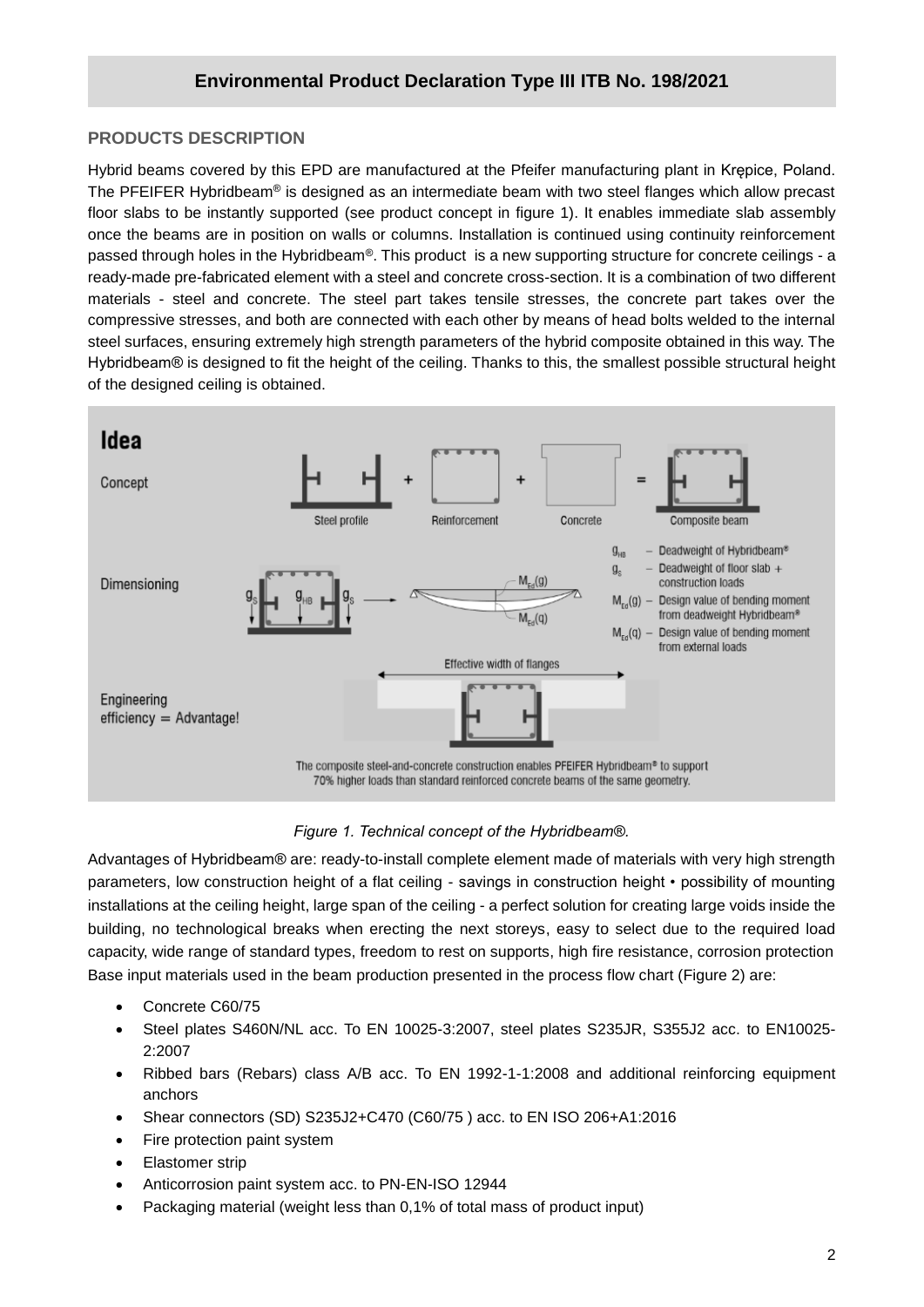

*Figure 2. A scheme of manufacturing process of the hybrid beam products.*

Technical approvals / certificates: National Technical Assessment ITB-KOT-2017/0032 edition 1.

Product types: They are available in two types - as intermediate (BHM) and extreme (BHR) beams, each in eighteen cross-section sizes.

A specific product technical data can be found at https://www.pfeifer.info



*Figure 3. Typical cross-section of Hybridbeam®.*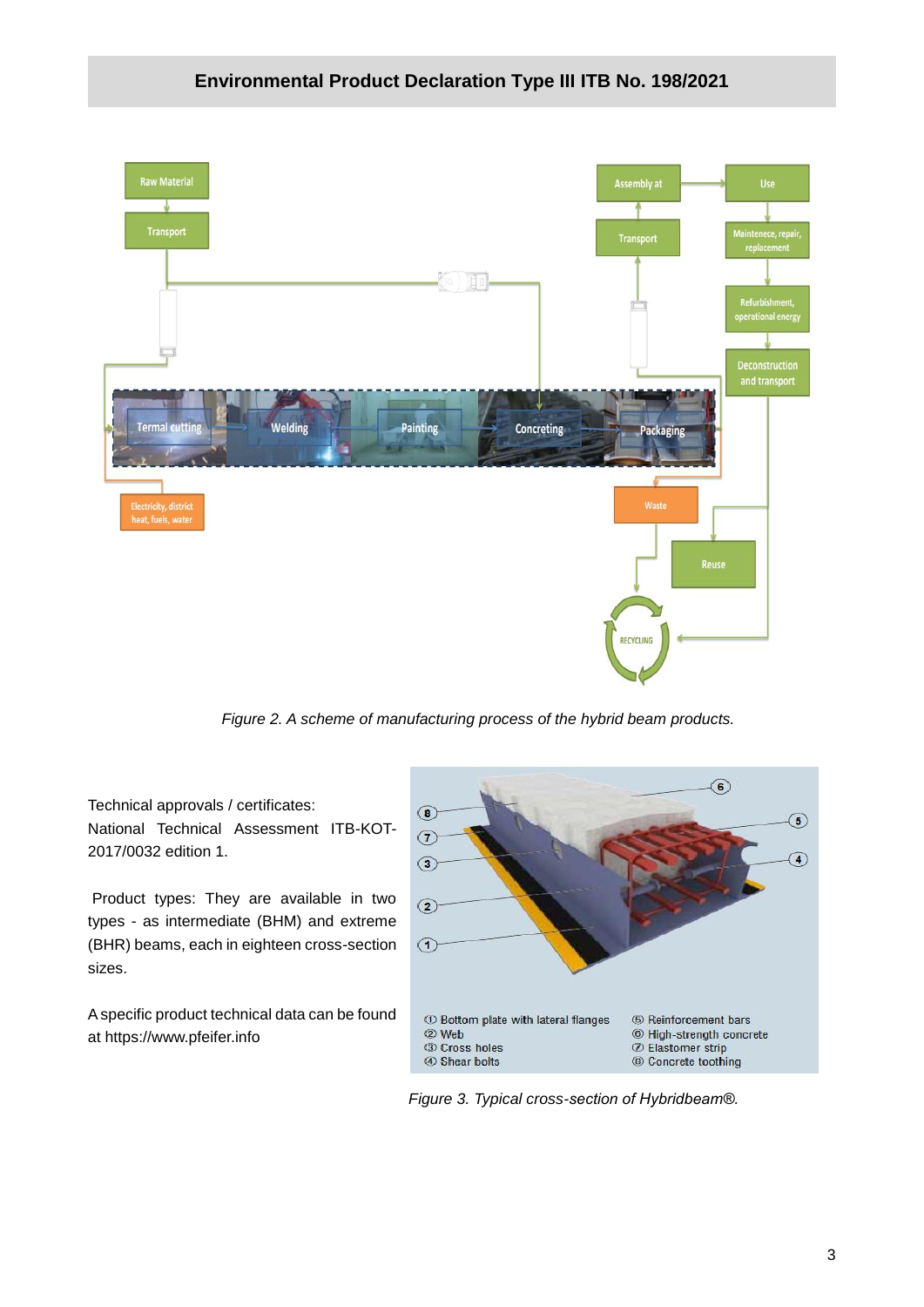## **LIFE CYCLE ASSESSMENT (LCA) – general rules applied**

#### **Unit**

**/2020** The declared unit is 1 kg of Hybridbeam®. Product assessment is carried out for five variants of the beam, and each variant has a different percentage of concrete.

#### **System boundary**

The life cycle analysis of the declared product covers "Product Stage" A1-A4 modlues, "End of Life stage" C1, C2, C3, C4 modlues and gains beyond system in D module (Cradle to Gate with options) in accordance with EN 15804:2012+A1 and ITB PCR A.

#### **Allocation**

The allocation rules used for this EPD are based on general ITB PCR A. Production of Hybridbeam® is a line process in an manufacturing plant located at Krępice, Poland (see Figure 2). Allocation of impact is done on product mass basis. All impacts from raw materials production (concrete C60/75, steel plates S460N/NL, steel plates S235JR, S355J2, ribbed bars (Rebars) class A/B, shear connectors, fire protection paint system, elastomer strip, anticorrosion paint, packaging material, technical gases) are allocated in A1 module of the LCA. 99% of impacts from a line production were allocated to product covered by this declaration. Module A2 includes transport of raw materials such as steel and concrete from supplier to manufacturing plant. Municipal wastes of factory were allocated to module A3. Energy supply (gas and electricity)was inventoried for whole factory and 100% was allocated to the product assessed. Emissions in the factory are assessed using national KOBIZE 2019 emission factors for energy carriers were allocated to module A3.

#### **System limits**

99,5% materials and 100% energy consumption (electricity, gas, oxygen) was inventoried in factory and were included in calculation. In the assessment, all significant parameters from gathered production data are considered, i.e. all material used per formulation (99% of input is steel and concrete e), utilized thermal energy, and electric power consumption, direct production waste, and available emission measurements. Tires consumption for transport was not taken into account. Precomponents, dyes, foils, labels, tapes with a percentage share of less than 0.2% were not included in the calculations. It is assumed that the total sum of omitted processes does not exceed 1% of all impact categories. In accordance with EN 15804 machines and facilities (capital goods) required for and during production are excluded, as is transportation of employees.

#### **A1 and A2 Modules: Raw materials supply and transport**

Reinforcing bars are produced in inventoried polish steel mills based on EAF technology (90% of recycled content). The steel plates used in the manufactory are produced in the mixed EAF/BOF technology. The concrete used for production contains about 20% of CEM I produced in Poland. Input steel product come from suppliers providing environmental data (EPD or other) on a production. Data on transport of the different input products to the manufacturing plants were inventoried in detail and modelled by assessor. For calculation purposes European fuel averages are applied in module A2.

#### **A3: Production**

The production process is presented in Figure 1.

#### **A4: Transport to construction site**

The following transport scenario to the place of use was assumed based on the manufacturer's declaration: large vehicle, 75% capacity over an average distance of 674 km. For calculation purposes European fuel averages are applied in module A4.

#### **End of life scenarios (C and D modules)**

The end-of-life scenario for all products has been generalized. The beams are disassembled (C1 module) by crane and power tools. The manufacturer declares the technology and the scenario in which the beams can be reused or adapted (change in length, fulfillment) to new applications after the end of their life cycle with a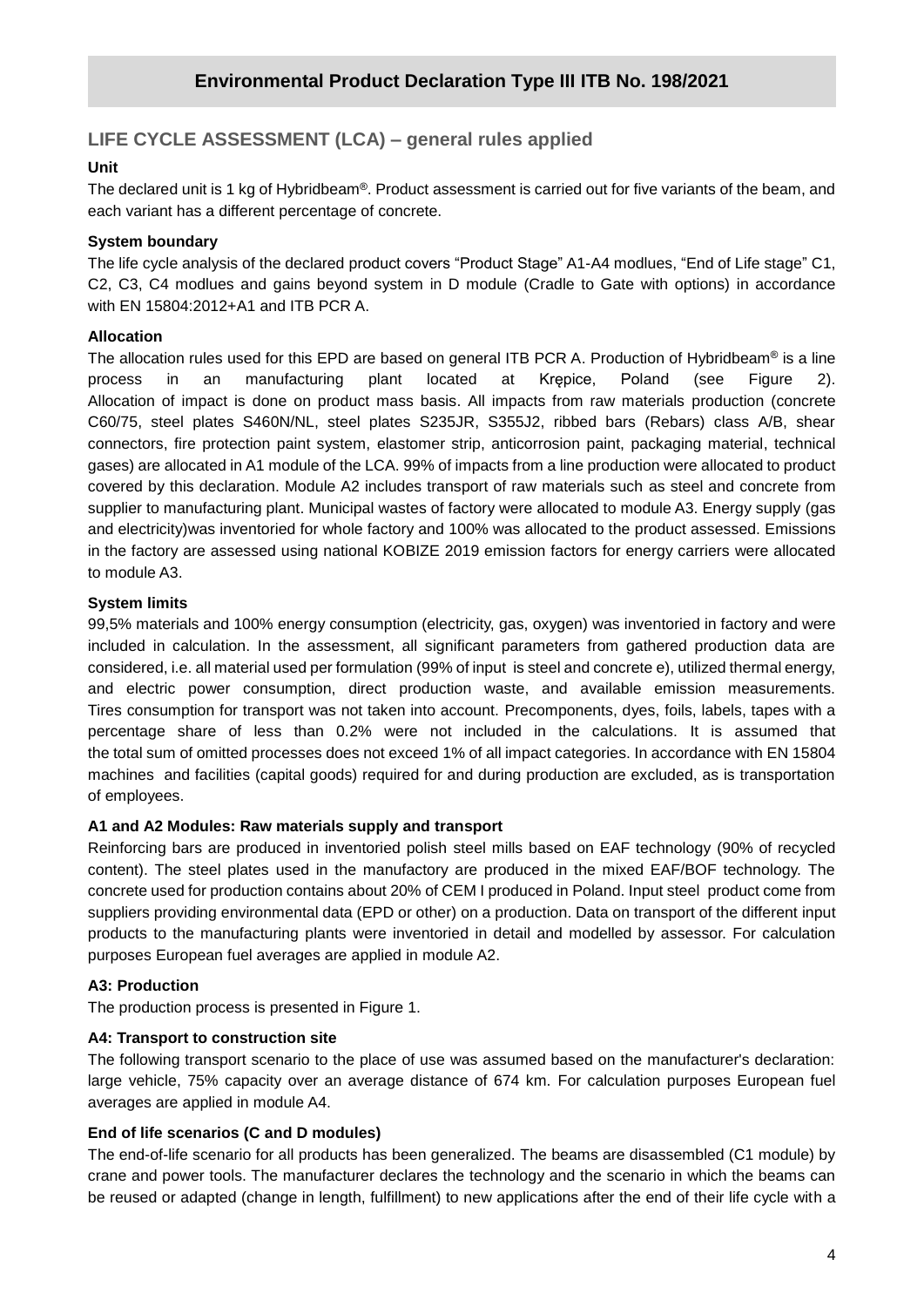ferrous scrap. The steel is reclaimed by crushing and retrieving the wires with hammers, breakers, and low expenditure of energy and materials (90%). Other materials (10%) steel and concrete are recyclable, and typically are recycled by demolition contractors, who sell the recovered steel (bars and reinforcement) as grappling hooks mounted onto heavy equipment. It is assumed that the recovered steel will be prepared (C3) for further steel production process. It is assumed that at the end of life the transport distance from the product deconstruction place to waste processing (C2) is 50 km on > 16 t loaded lorry with 75% capacity utilization and fuel consumption of 35 l per 100 km. Materials recovered from dismantled products are recycled according to the BAT treatment practice. The reuse, recovery and recycling potential for a new product system is considered beyond the system boundaries (module D) based on World Steel recommendations and national practice (see references).

| <b>Progress products</b> | <u>ROUGH. LING OF THE SUBHANDS TOF FIVIDING CAN PROGRAM</u><br><b>Material recovery</b> | Reuse | Recycling | Landfilling |  |
|--------------------------|-----------------------------------------------------------------------------------------|-------|-----------|-------------|--|
| Steel products           | 100%                                                                                    | 90%   | 10%       | 0%          |  |

*Table 1. End of life scenarios for Hybridbeam® products*

#### **Data collection period**

The data for manufacture of the declared products refer to period between 01.01.2020 – 31.12.2020 (1 year). The life cycle assessments were done for Poland as reference area.

#### **Data quality - production**

The values determined to calculate A3 originate from verified Progress LCI inventory data. A1 values were prepared considering several specific EPDs for the European made steel products. Allocation for steel production impacts is done in accordance with *LCI data for Steel products Report* compiled by Braian Hughes and William Hare (2012 for World Steel Association).

#### **Assumptions and estimates**

The impacts of the representative products were aggregated using weighted average. Data regarding production per 1 kg of product were averaged for the analysed production of each product group. All production processes (A3) were assigned to different types of products in an equal way.

#### **Calculation rules**

LCA was done in accordance with ITB PCR A document. Characterization factors are CML ver. 4.2 based. ITB-LCA algorithms were used for impact calculations. A1 was calculated based on data from the database and specific EPD for steel, A3 and A2 are calculated based on the LCI questionnaire provided by the manufacturer.

#### **Databases**

The background data for the processes come from the following databases: Ecoinvent v.3.7, specific EPD for a steel producers (CMC, Arcelor, Celsa, Thyssen), cement CEM I (SPC), concrete C60/75 components (specific EPDs), KOBIZE and Tauron (Polish electricity mix and combustion factors for fuels). Specific (LCI) data quality analysis was a part of audit. The time related quality of the data used is valid (5 years).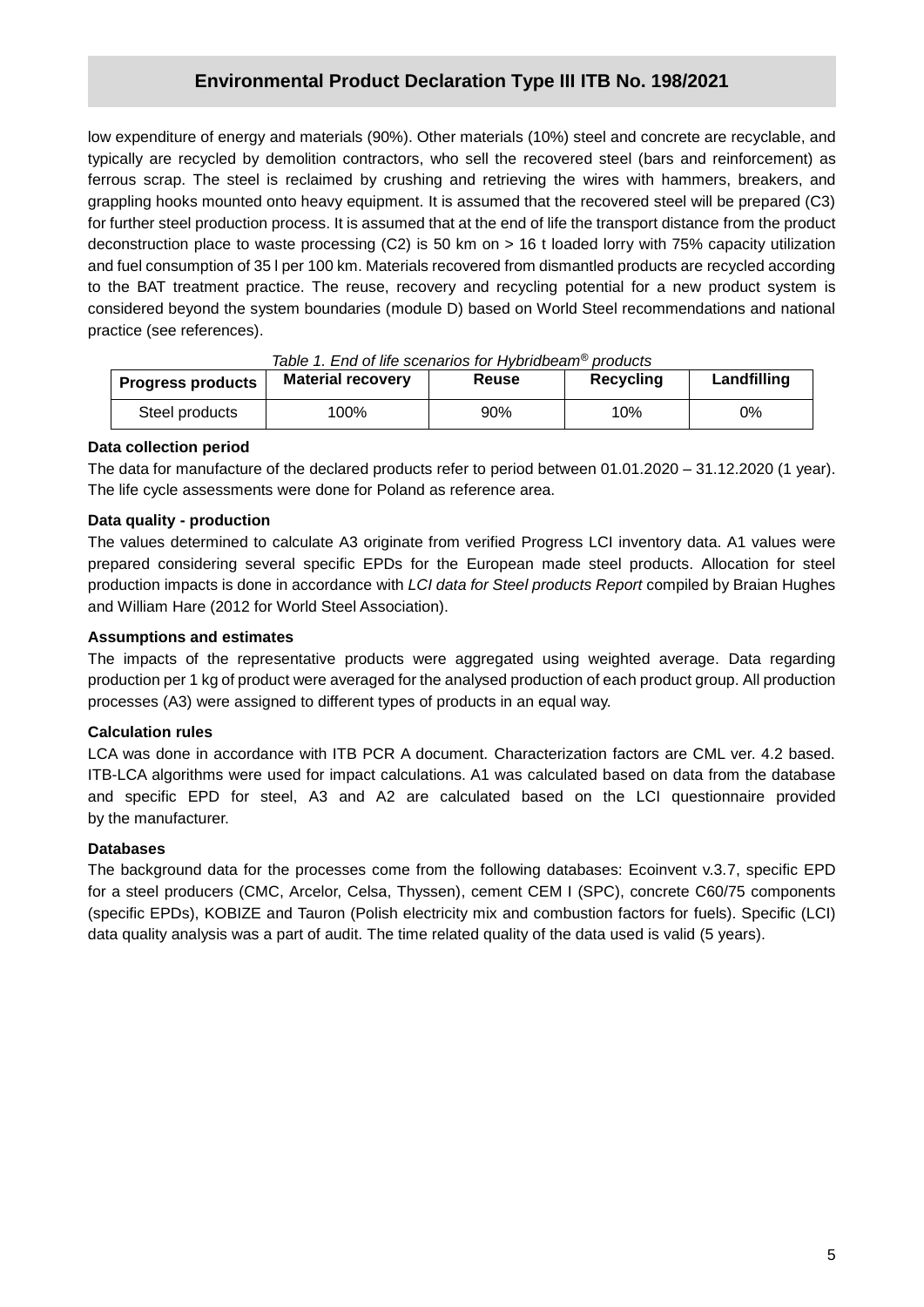# **LIFE CYCLE ASSESSMENT (LCA) – Results**

#### **Declared unit**

**/2020** The declaration refers to the unit DU– 1 kg of the PFEIFER Hybridbeam®. The following life cycle modules are included in the declaration (table 2).

*Table 2. System boundaries (life stage modules included) in a product environmental assessment*

|                        | <b>Environmental assessment information</b><br>(MA – Module assessed, MNA – Module not assessed, INA – Indicator Not Assessed) |                |                                                   |                                         |            |             |            |             |               |                           |                          |                              |                |                     |                |                                                                     |
|------------------------|--------------------------------------------------------------------------------------------------------------------------------|----------------|---------------------------------------------------|-----------------------------------------|------------|-------------|------------|-------------|---------------|---------------------------|--------------------------|------------------------------|----------------|---------------------|----------------|---------------------------------------------------------------------|
|                        | Product stage                                                                                                                  |                | Construction                                      | process                                 |            |             |            | Use stage   |               |                           |                          |                              |                | End of life         |                | <b>Benefits</b><br>and loads<br>beyond<br>the<br>system<br>boundary |
| Raw material<br>supply | Transport                                                                                                                      | Manufacturing  | construction<br>Transport to<br>م <del>ا</del> نہ | Construction<br>installation<br>process | <b>Jse</b> | Maintenance | Repair     | Replacement | Refurbishment | Operational<br>energy use | Operational<br>water use | Deconstruction<br>demolition | Transport      | processing<br>Waste | Disposal       | recycling<br>potential<br>recovery<br>Reuse-                        |
| A <sub>1</sub>         | A2                                                                                                                             | A <sub>3</sub> | A4                                                | А5                                      | <b>B1</b>  | <b>B2</b>   | <b>B3</b>  | <b>B4</b>   | <b>B5</b>     | <b>B6</b>                 | <b>B7</b>                | C <sub>1</sub>               | C <sub>2</sub> | C <sub>3</sub>      | C <sub>4</sub> | D                                                                   |
| МA                     | МA                                                                                                                             | MА             | МA                                                | <b>MNA</b>                              | <b>MNA</b> | <b>MNA</b>  | <b>MNA</b> | <b>MNA</b>  | <b>MNA</b>    | <b>MNA</b>                | <b>MNA</b>               | МA                           | МA             | МA                  | МA             | МA                                                                  |

The environmental characteristics have been prepared for five groups of beams having a different concrete content in the whole product;

| Group no. | Concrete C60/75 mass content in | Data in     |
|-----------|---------------------------------|-------------|
|           | a hybrid beam group             |             |
| $1+$      | $>70\%$                         | see Table 3 |
| 1         | 65-70%                          | see Table 4 |
| 2         | 60-65%                          | see Table 5 |
| 3         | 55-60%                          | see Table 6 |
| 4         | <55%                            | see Table 7 |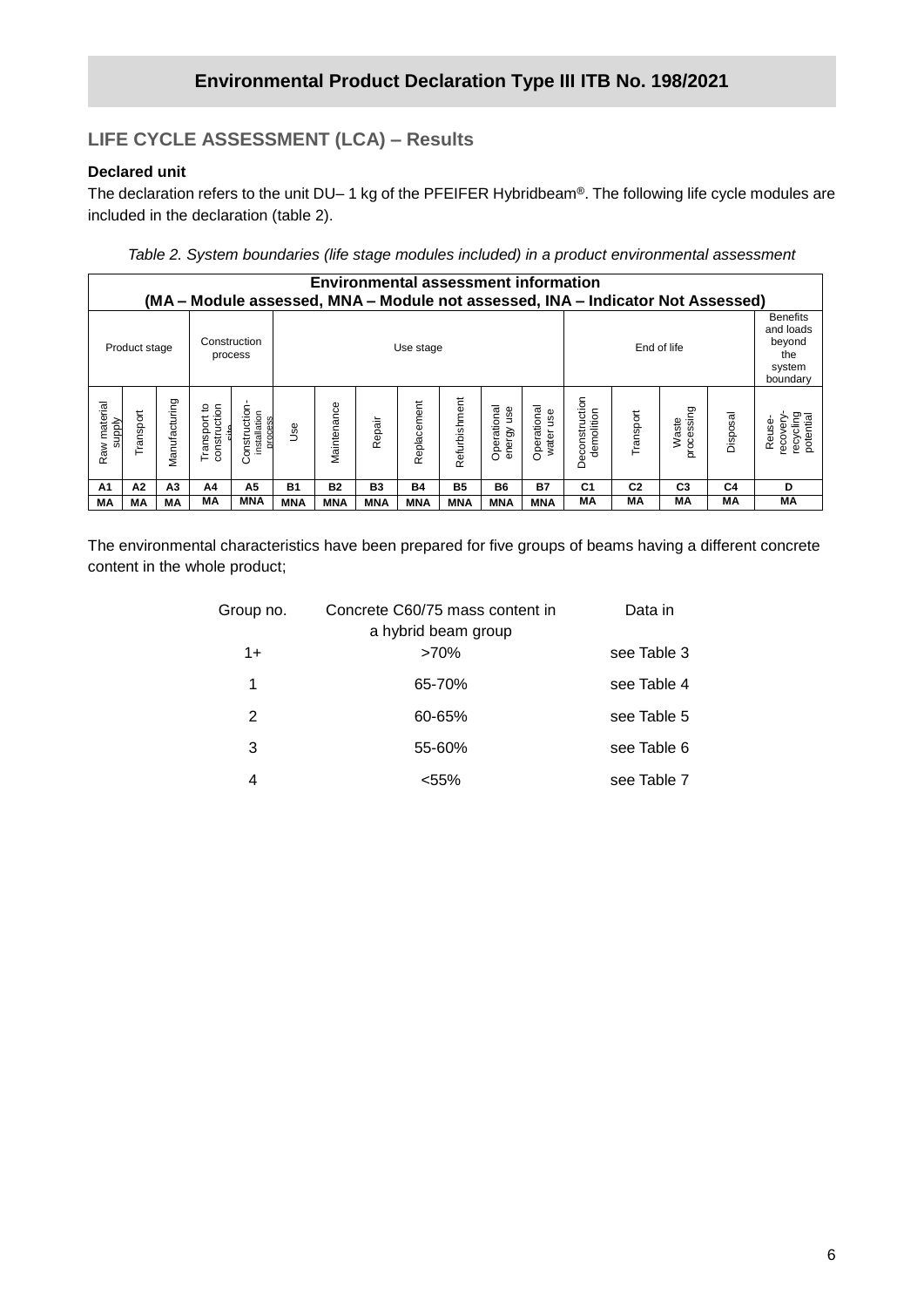|                                                                                                                                                        |                                       |              |              | Environmental impacts: (DU) 1 kg                                       |             |                |                |                |              |               |
|--------------------------------------------------------------------------------------------------------------------------------------------------------|---------------------------------------|--------------|--------------|------------------------------------------------------------------------|-------------|----------------|----------------|----------------|--------------|---------------|
| Indicator                                                                                                                                              | Unit                                  | A1           | A2           | A3                                                                     | A4          | C1             | C <sub>2</sub> | C <sub>3</sub> | C4           | D             |
| Global warming potential                                                                                                                               | kgCO <sub>2</sub>                     | 7.57E-01     | 4.06E-02     | 1.02E-01                                                               | 7.00E-02    | 4.72E-02       | 5.28E-03       | 8.71E-02       | $0.00E + 00$ | -4.28E-03     |
| Depletion potential of the<br>stratospheric ozone layer                                                                                                | kg CFC<br>11                          | 2.86E-08     | $0.00E + 00$ | 2.18E-08                                                               | $0.00E + 0$ | 5.20E-10       | $0.00E + 00$   | 1.29E-09       | $0.00E + 00$ | $0.00E + 00$  |
| Acidification potential of<br>soil and water                                                                                                           | kg SO <sub>2</sub>                    | 1.55E-03     | 3.23E-04     | 2.96E-04                                                               | 5.55E-04    | 4.15E-05       | 4.20E-05       | 9.21E-05       | $0.00E + 00$ | $-2.95E - 05$ |
| Formation potential<br>of<br>tropospheric ozone                                                                                                        | kg<br>Ethene                          | 2.96E-04     | 2.07E-05     | 2.30E-04                                                               | 3.56E-05    | 2.15E-04       | 2.69E-06       | 3.87E-04       | $0.00E + 00$ | $-2.01E-07$   |
| Eutrophication potential                                                                                                                               | kg<br>(PO <sub>4</sub> ) <sup>3</sup> | 2.47E-04     | 5.72E-05     | 1.47E-05                                                               | 9.84E-05    | 1.73E-06       | 7.44E-06       | 7.17E-06       | $0.00E + 00$ | $-1.46E - 07$ |
| Abiotic depletion potential<br>(ADP-elements) for non-<br>fossil resources                                                                             | kg Sb                                 | 9.98E-04     | $0.00E + 0$  | 9.22E-04                                                               | $0.00E + 0$ | 3.50E-04       | $0.00E + 00$   | 6.46E-04       | $0.00E + 00$ | $-1.51E-08$   |
| Abiotic depletion potential<br>(ADP-fossil fuels) for fossil<br>resources                                                                              | MJ                                    | 6.58E+00     | 5.56E-01     | $1.31E + 00$                                                           | 9.56E-01    | 5.40E-01       | 7.23E-02       | $1.01E + 00$   | $0.00E + 00$ | $-4.31E-02$   |
|                                                                                                                                                        |                                       |              |              | Environmental aspects: (DU) 1 kg                                       |             |                |                |                |              |               |
| Indicator                                                                                                                                              | Unit                                  | A1           | Α2           | A3                                                                     | A4          | C <sub>1</sub> | C <sub>2</sub> | C <sub>3</sub> | C4           | D             |
| Use of renewable primary<br>excluding<br>energy<br>renewable primary energy<br>resources used as raw<br>materials                                      | MJ                                    | <b>INA</b>   | <b>INA</b>   | <b>INA</b>                                                             | <b>INA</b>  | <b>INA</b>     | <b>INA</b>     | <b>INA</b>     | <b>INA</b>   | <b>INA</b>    |
| Use of renewable primary<br>energy resources used as<br>raw materials                                                                                  | MJ                                    | <b>INA</b>   | INA          | <b>INA</b>                                                             | <b>INA</b>  | INA.           | <b>INA</b>     | INA            | INA          | INA           |
| Total use of renewable<br>primary energy resources<br>(primary<br>energy<br>and<br>primary energy resources<br>used as raw materials)                  | MJ                                    | 3.79E-01     | 5.56E-03     | 3.60E-02                                                               | 9.56E-03    | 8.10E-02       | 7.23E-04       | 1.46E-01       | $0.00E + 00$ | $-2.93E-03$   |
| Use of non-renewable<br>primary energy excluding<br>non-renewable<br>primary<br>energy resources used as<br>raw materials                              | MJ                                    | <b>INA</b>   | <b>INA</b>   | <b>INA</b>                                                             | <b>INA</b>  | INA            | <b>INA</b>     | <b>INA</b>     | <b>INA</b>   | INA           |
| of non-renewable<br>Use<br>primary energy resources<br>used as raw materials                                                                           | MJ                                    | <b>INA</b>   | INA          | <b>INA</b>                                                             | <b>INA</b>  | INA.           | <b>INA</b>     | INA            | INA          | <b>INA</b>    |
| of<br>Total<br>use<br>non-<br>renewable primary energy<br>resources (primary energy<br>and<br>primary<br>energy<br>resources used as raw<br>materials) | MJ                                    | $6.71E + 00$ | 5.84E-01     | 1.50E+00                                                               | $1.00E + 0$ | 5.94E-01       | 7.59E-02       | $1.11E + 00$   | $0.00E + 00$ | $-4.69E - 02$ |
| Use of secondary material                                                                                                                              | kg                                    | 1.19E-01     | $0.00E + 00$ | $0.00E + 00$                                                           | $0.00E + 0$ | $0.00E + 0$    | $0.00E + 00$   | $0.00E + 00$   | $0.00E + 00$ | $-2.94E-03$   |
| Use<br>of<br>renewable<br>secondary fuels                                                                                                              | MJ                                    | 1.28E-01     | 2.92E-02     | 1.10E-03                                                               | 5.02E-02    | $0.00E + 0$    | 3.80E-03       | $0.00E + 00$   | $0.00E + 00$ | $0.00E + 00$  |
| Use<br>of<br>non-renewable<br>secondary fuels                                                                                                          | MJ                                    | 1.85E-01     | $0.00E + 00$ | $0.00E + 00$                                                           | $0.00E + 0$ | $0.00E + 0$    | $0.00E + 00$   | $0.00E + 00$   | $0.00E + 00$ | $0.00E + 00$  |
| Net use of fresh water                                                                                                                                 | m <sup>3</sup>                        | 5.44E-02     | 1.00E-06     | 3.28E-05                                                               | 1.72E-06    | 1.71E-04       | 1.30E-07       | 3.10E-04       | $0.00E + 00$ | $-1.12E - 05$ |
|                                                                                                                                                        |                                       |              |              | Other environmental information describing waste categories: (DU) 1 kg |             |                |                |                |              |               |
| Indicator                                                                                                                                              | Unit                                  | А1           | А2           | А3                                                                     | Α4          | C <sub>1</sub> | C <sub>2</sub> | C <sub>3</sub> | C4           | D             |
| Hazardous<br>waste<br>disposed                                                                                                                         | kg                                    | 1.50E-05     | 3.60E-06     | 4.33E-05                                                               | 6.19E-06    | 7.20E-07       | 4.68E-07       | 1.38E-06       | $0.00E + 00$ | $-3.36E - 11$ |
| Non-hazardous<br>waste<br>disposed                                                                                                                     | kg                                    | 1.15E-02     | 4.27E-03     | 4.86E-03                                                               | 7.34E-03    | 6.50E-03       | 5.55E-04       | 1.17E-02       | $0.00E + 00$ | $-2.91E-05$   |
| Radioactive<br>waste<br>disposed                                                                                                                       | kg                                    | 8.59E-06     | $0.00E + 00$ | 7.14E-08                                                               | $0.00E + 0$ | 7.20E-07       | $0.00E + 00$   | 1.30E-06       | $0.00E + 00$ | $-4.90E-08$   |
| Components for re-use                                                                                                                                  | kg                                    | $0.00E + 00$ | $0.00E + 00$ | $0.00E + 00$                                                           | $0.00E + 0$ | $0.00E + 0$    | $0.00E + 00$   | $0.00E + 00$   | $0.00E + 00$ | $0.00E + 00$  |
| Materials for recycling                                                                                                                                | kg                                    | 9.08E-11     | $0.00E + 00$ | $0.00E + 00$                                                           | $0.00E + 0$ | $0.00E + 0$    | $0.00E + 00$   | 1.00E+00       | $0.00E + 00$ | $0.00E + 00$  |
| Materials<br>for<br>energy<br>recover                                                                                                                  | kg                                    | $0.00E + 00$ | $0.00E + 00$ | $0.00E + 00$                                                           | $0.00E + 0$ | $0.00E + 0$    | $0.00E + 00$   | $0.00E + 00$   | $0.00E + 00$ | $0.00E + 00$  |
| Exported energy                                                                                                                                        | MJ                                    | $0.00E + 00$ | $0.00E + 00$ | $0.00E + 00$                                                           | $0.00E + 0$ | 0.00E00        | $0.00E + 00$   | $0.00E + 00$   | $0.00E + 00$ | $0.00E + 00$  |

## *Table 3. Environmental product characteristic – 1 kg of hybrid beam (group 1+)*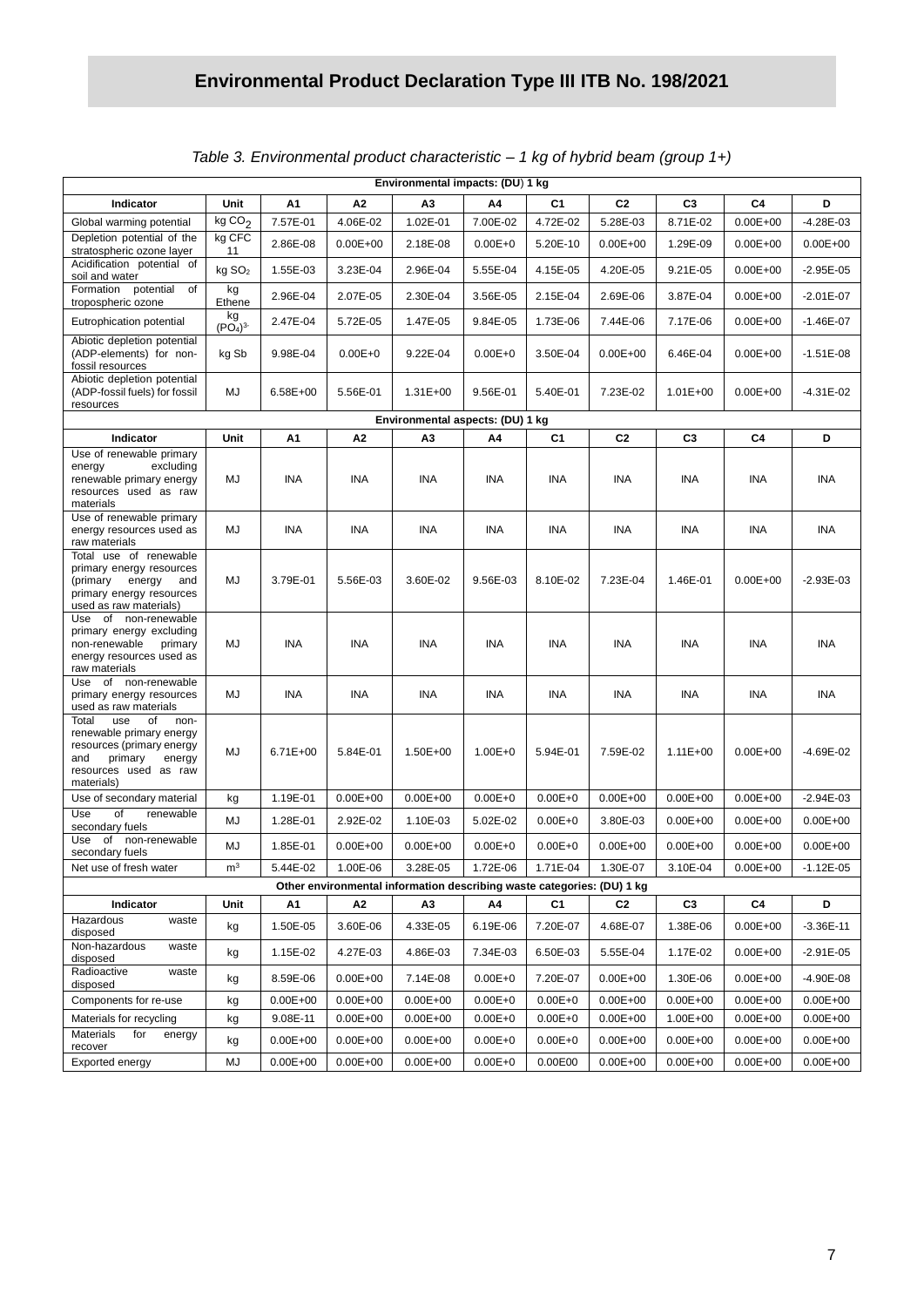## *Table 4. Environmental product characteristic – 1 kg of hybrid beam (group 1)*

|                                                                                                                                                        |                    |                          | Environmental impacts: (DU) 1 kg |                                  |                            |                                                                        |                              |                          |              |               |
|--------------------------------------------------------------------------------------------------------------------------------------------------------|--------------------|--------------------------|----------------------------------|----------------------------------|----------------------------|------------------------------------------------------------------------|------------------------------|--------------------------|--------------|---------------|
| Indicator                                                                                                                                              | Unit               | Α1                       | A2                               | A3                               | A4                         | C1                                                                     | C <sub>2</sub>               | C <sub>3</sub>           | C4           | D             |
| Global warming potential                                                                                                                               | kgCO <sub>2</sub>  | 7.98E-01                 | 4.06E-02                         | 1.02E-01                         | 7.00E-02                   | 4.72E-02                                                               | 5.28E-03                     | 8.71E-02                 | $0.00E + 00$ | $-4.28E - 03$ |
| Depletion potential of the<br>stratospheric ozone layer                                                                                                | kg CFC<br>11       | 2.84E-08                 | $0.00E + 0$                      | 2.18E-08                         | $0.00E + 0$                | 5.20E-10                                                               | $0.00E + 00$                 | 1.29E-09                 | $0.00E + 00$ | $0.00E + 00$  |
| Acidification potential of<br>soil and water                                                                                                           | kg SO <sub>2</sub> | 1.63E-03                 | 3.23E-04                         | 2.96E-04                         | 5.55E-04                   | 4.15E-05                                                               | 4.20E-05                     | 9.21E-05                 | $0.00E + 00$ | $-2.95E - 05$ |
| Formation potential<br>of<br>tropospheric ozone                                                                                                        | kg Ethene          | 3.05E-04                 | 2.07E-05                         | 2.30E-04                         | 3.56E-05                   | 2.15E-04                                                               | 2.69E-06                     | 3.87E-04                 | $0.00E + 00$ | $-2.01E-07$   |
| Eutrophication potential                                                                                                                               | kg $(PO4)3$        | 2.55E-04                 | 5.72E-05                         | 1.47E-05                         | 9.84E-05                   | 1.73E-06                                                               | 7.44E-06                     | 7.17E-06                 | $0.00E + 00$ | $-1.46E - 07$ |
| Abiotic depletion potential<br>(ADP-elements) for non-<br>fossil resources                                                                             | kg Sb              | 9.80E-04                 | $0.00E + 0$                      | 9.22E-04                         | $0.00E + 0$                | 3.50E-04                                                               | $0.00E + 00$                 | 6.46E-04                 | $0.00E + 00$ | $-1.51E-08$   |
| Abiotic depletion potential<br>(ADP-fossil fuels) for fossil<br>resources                                                                              | MJ                 | 6.96E+00                 | 5.56E-01                         | $1.31E + 00$                     | 9.56E-01                   | 5.40E-01                                                               | 7.23E-02                     | $1.01E + 00$             | $0.00E + 00$ | $-4.31E-02$   |
|                                                                                                                                                        |                    |                          |                                  | Environmental aspects: (DU) 1 kg |                            |                                                                        |                              |                          |              |               |
| Indicator                                                                                                                                              | Unit               | А1                       | A2                               | АЗ                               | A4                         | C1                                                                     | C <sub>2</sub>               | C <sub>3</sub>           | C4           | D             |
| Use of renewable primary<br>excluding<br>energy<br>renewable primary energy<br>resources used as raw<br>materials                                      | MJ                 | INA                      | <b>INA</b>                       | <b>INA</b>                       | <b>INA</b>                 | <b>INA</b>                                                             | INA                          | INA                      | <b>INA</b>   | <b>INA</b>    |
| Use of renewable primary<br>energy resources used as<br>raw materials                                                                                  | MJ                 | INA                      | <b>INA</b>                       | INA                              | INA                        | INA                                                                    | INA                          | INA                      | INA          | INA           |
| Total use of renewable<br>primary energy resources<br>(primary<br>energy<br>and<br>primary energy resources<br>used as raw materials)                  | MJ                 | 3.86E-01                 | 5.56E-03                         | 3.60E-02                         | 9.56E-03                   | 8.10E-02                                                               | 7.23E-04                     | 1.46E-01                 | $0.00E + 00$ | $-2.93E-03$   |
| Use of non-renewable<br>primary energy excluding<br>non-renewable<br>primary<br>energy resources used as<br>raw materials                              | MJ                 | INA                      | INA                              | INA                              | <b>INA</b>                 | INA                                                                    | INA                          | INA                      | INA          | INA           |
| Use of non-renewable<br>primary energy resources<br>used as raw materials                                                                              | MJ                 | <b>INA</b>               | <b>INA</b>                       | INA                              | INA                        | INA                                                                    | INA                          | INA                      | INA          | INA           |
| use<br>Total<br>of<br>non-<br>renewable primary energy<br>resources (primary energy<br>and<br>primary<br>energy<br>resources used as raw<br>materials) | MJ                 | 7.09E+00                 | 5.84E-01                         | $1.50E + 0$                      | $1.00E + 0$                | 5.94E-01                                                               | 7.59E-02                     | $1.11E + 00$             | $0.00E + 00$ | $-4.69E - 02$ |
| Use of secondary material                                                                                                                              | kg                 | 1.28E-01                 | $0.00E + 0$<br>0                 | $0.00E + 0$                      | $0.00E + 0$                | $0.00E + 0$                                                            | $0.00E + 00$                 | $0.00E + 00$             | $0.00E + 00$ | $-2.94E-03$   |
| Use<br>of<br>renewable<br>secondary fuels                                                                                                              | MJ                 | 1.23E-01                 | 2.92E-02                         | 1.10E-03                         | 5.02E-02                   | $0.00E + 0$                                                            | 3.80E-03                     | $0.00E + 00$             | $0.00E + 00$ | $0.00E + 00$  |
| Use<br>of non-renewable<br>secondary fuels                                                                                                             | MJ                 | 1.79E-01                 | $0.00E + 0$                      | $0.00E + 0$                      | $0.00E + 0$                | $0.00E + 0$                                                            | $0.00E + 00$                 | $0.00E + 00$             | $0.00E + 00$ | $0.00E + 00$  |
| Net use of fresh water                                                                                                                                 | m <sup>3</sup>     | 5.45E-02                 | 1.00E-06                         | 3.28E-05                         | 1.72E-06                   | 1.71E-04                                                               | 1.30E-07                     | 3.10E-04                 | $0.00E + 00$ | $-1.12E - 05$ |
|                                                                                                                                                        |                    |                          |                                  |                                  |                            | Other environmental information describing waste categories: (DU) 1 kg |                              |                          |              |               |
| Indicator<br>Hazardous                                                                                                                                 | Unit               | А1                       | Α2                               | А3                               | Α4                         | C1                                                                     | C <sub>2</sub>               | C <sub>3</sub>           | C4           | D             |
| waste<br>disposed                                                                                                                                      | kg                 | 1.54E-05                 | 3.60E-06                         | 4.33E-05                         | 6.19E-06                   | 7.20E-07                                                               | 4.68E-07                     | 1.38E-06                 | $0.00E + 00$ | $-3.36E-11$   |
| Non-hazardous<br>waste<br>disposed                                                                                                                     | kg                 | 1.16E-02                 | 4.27E-03                         | 4.86E-03                         | 7.34E-03                   | 6.50E-03                                                               | 5.55E-04                     | 1.17E-02                 | $0.00E + 00$ | $-2.91E-05$   |
| Radioactive<br>waste<br>disposed                                                                                                                       | kg                 | 8.84E-06                 | $0.00E + 0$                      | 7.14E-08                         | $0.00E + 0$                | 7.20E-07                                                               | $0.00E + 00$                 | 1.30E-06                 | $0.00E + 00$ | $-4.90E-08$   |
| Components for re-use                                                                                                                                  | kg                 | $0.00E + 00$             | $0.00E + 0$                      | $0.00E + 0$                      | $0.00E + 0$                | $0.00E + 0$                                                            | $0.00E + 00$                 | $0.00E + 00$             | $0.00E + 00$ | $0.00E + 00$  |
| Materials for recycling<br>Materials<br>for<br>energy                                                                                                  | kg                 | 8.76E-11<br>$0.00E + 00$ | $0.00E + 0$                      | $0.00E + 0$                      | $0.00E + 0$<br>$0.00E + 0$ | $0.00E + 0$<br>$0.00E + 0$                                             | $0.00E + 00$<br>$0.00E + 00$ | 1.00E+00<br>$0.00E + 00$ | $0.00E + 00$ | $0.00E + 00$  |
| recover                                                                                                                                                | kg                 |                          | $0.00E + 0$                      | $0.00E + 0$                      |                            |                                                                        |                              |                          | $0.00E + 00$ | $0.00E + 00$  |
| Exported energy                                                                                                                                        | MJ                 | $0.00E + 00$             | $0.00E + 0$                      | $0.00E + 0$                      | $0.00E + 0$                | 0.00E00                                                                | $0.00E + 00$                 | $0.00E + 00$             | $0.00E + 00$ | $0.00E + 00$  |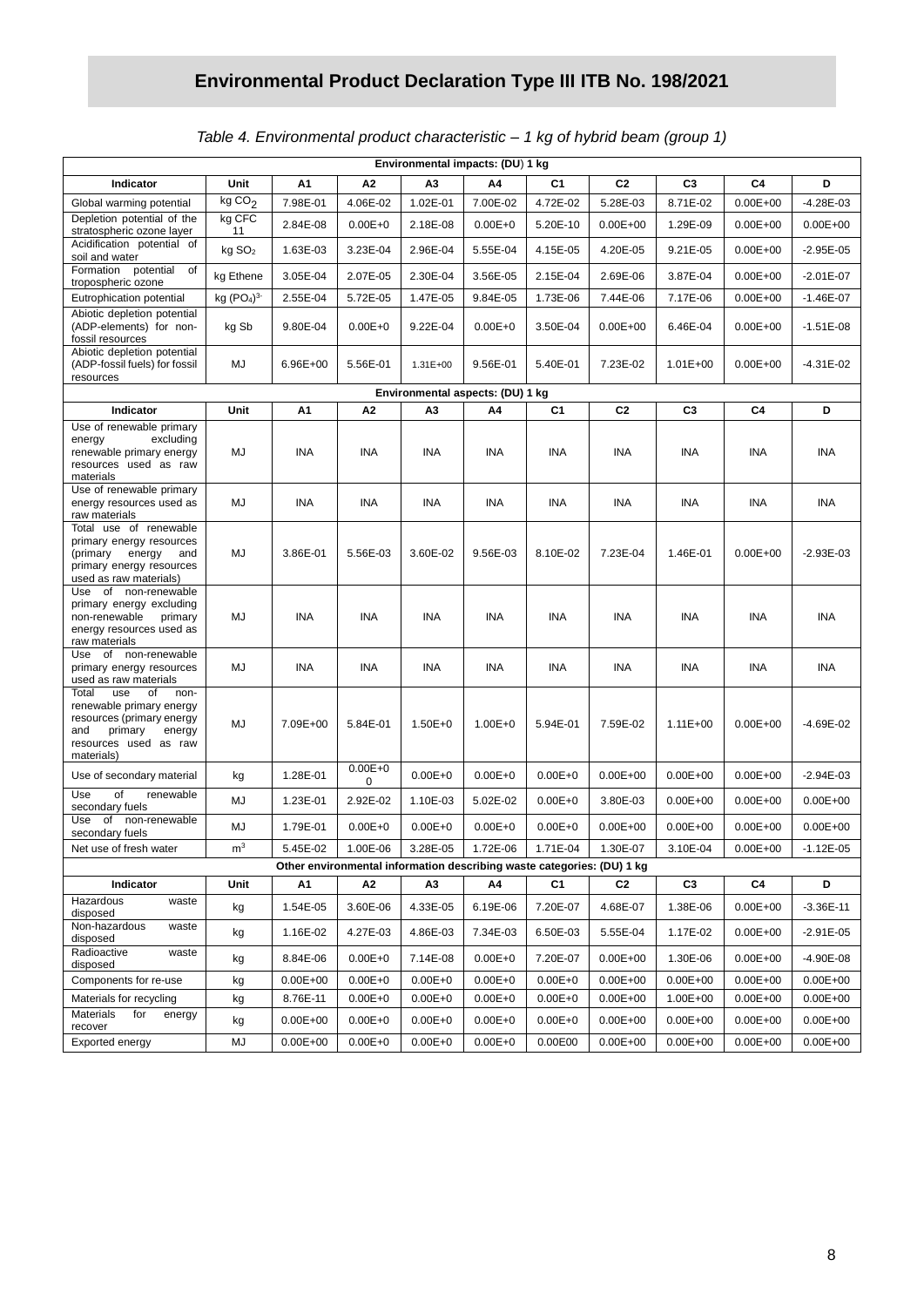## *Table 5. Environmental product characteristic – 1 kg of hybrid beam (group 2)*

| Environmental impacts: (DU) 1 kg                                                                                                                       |                                    |                          |                            |                                  |                            |                                                                        |                              |                          |                              |                              |
|--------------------------------------------------------------------------------------------------------------------------------------------------------|------------------------------------|--------------------------|----------------------------|----------------------------------|----------------------------|------------------------------------------------------------------------|------------------------------|--------------------------|------------------------------|------------------------------|
| Indicator                                                                                                                                              | Unit                               | А1                       | A2                         | АЗ                               | A4                         | C1                                                                     | C <sub>2</sub>               | C <sub>3</sub>           | C4                           | D                            |
| Global warming potential                                                                                                                               | kgCO <sub>2</sub>                  | 8.78E-01                 | 4.06E-02                   | 1.02E-01                         | 7.00E-02                   | 4.72E-02                                                               | 5.28E-03                     | 8.71E-02                 | $0.00E + 00$                 | $-4.28E - 03$                |
| Depletion potential of the<br>stratospheric ozone layer                                                                                                | kg CFC<br>11                       | 2.80E-08                 | $0.00E + 0$                | 2.18E-08                         | $0.00E + 0$                | 5.20E-10                                                               | $0.00E + 00$                 | 1.29E-09                 | $0.00E + 00$                 | $0.00E + 00$                 |
| Acidification potential of<br>soil and water                                                                                                           | kg SO <sub>2</sub>                 | 1.79E-03                 | 3.23E-04                   | 2.96E-04                         | 5.55E-04                   | 4.15E-05                                                               | 4.20E-05                     | 9.21E-05                 | $0.00E + 00$                 | $-2.95E-05$                  |
| Formation potential<br>of<br>tropospheric ozone                                                                                                        | kg Ethene                          | 3.23E-04                 | 2.07E-05                   | 2.30E-04                         | 3.56E-05                   | 2.15E-04                                                               | 2.69E-06                     | 3.87E-04                 | $0.00E + 00$                 | $-2.01E-07$                  |
| Eutrophication potential                                                                                                                               | kg (PO <sub>4</sub> ) <sup>3</sup> | 2.69E-04                 | 5.72E-05                   | 1.47E-05                         | 9.84E-05                   | 1.73E-06                                                               | 7.44E-06                     | 7.17E-06                 | $0.00E + 00$                 | $-1.46E - 07$                |
| Abiotic depletion potential<br>(ADP-elements) for non-<br>fossil resources                                                                             | kg Sb                              | 9.46E-04                 | $0.00E + 0$                | 9.22E-04                         | $0.00E + 0$                | 3.50E-04                                                               | $0.00E + 00$                 | 6.46E-04                 | $0.00E + 00$                 | $-1.51E-08$                  |
| Abiotic depletion potential<br>(ADP-fossil fuels) for fossil<br>resources                                                                              | MJ                                 | 7.72E+00                 | 5.56E-01                   | $1.31E + 0$                      | 9.56E-01                   | 5.40E-01                                                               | 7.23E-02                     | $1.01E + 00$             | $0.00E + 00$                 | $-4.31E-02$                  |
|                                                                                                                                                        |                                    |                          |                            | Environmental aspects: (DU) 1 kg |                            |                                                                        |                              |                          |                              |                              |
| Indicator                                                                                                                                              | Unit                               | А1                       | A2                         | ΑЗ                               | Α4                         | C1                                                                     | C <sub>2</sub>               | C3                       | C4                           | D                            |
| Use of renewable primary<br>excluding<br>energy<br>renewable primary energy<br>resources used as raw<br>materials                                      | MJ                                 | INA                      | INA                        | INA                              | <b>INA</b>                 | <b>INA</b>                                                             | INA                          | INA                      | <b>INA</b>                   | <b>INA</b>                   |
| Use of renewable primary<br>energy resources used as<br>raw materials                                                                                  | MJ                                 | INA                      | INA                        | INA                              | INA                        | INA                                                                    | <b>INA</b>                   | INA                      | INA                          | INA                          |
| Total use of renewable<br>primary energy resources<br>(primary<br>energy<br>and<br>primary energy resources<br>used as raw materials)                  | MJ                                 | 4.00E-01                 | 5.56E-03                   | 3.60E-02                         | 9.56E-03                   | 8.10E-02                                                               | 7.23E-04                     | 1.46E-01                 | $0.00E + 00$                 | $-2.93E-03$                  |
| Use of non-renewable<br>primary energy excluding<br>non-renewable<br>primary<br>energy resources used as<br>raw materials                              | MJ                                 | INA                      | INA                        | INA                              | INA                        | INA                                                                    | <b>INA</b>                   | INA                      | <b>INA</b>                   | INA                          |
| Use of non-renewable<br>primary energy resources<br>used as raw materials                                                                              | MJ                                 | INA                      | INA                        | INA                              | INA                        | INA                                                                    | INA                          | INA                      | INA                          | <b>INA</b>                   |
| use<br>Total<br>of<br>non-<br>renewable primary energy<br>resources (primary energy<br>and<br>primary<br>energy<br>resources used as raw<br>materials) | MJ                                 | 7.85E+00                 | 5.84E-01                   | $1.50E + 0$                      | $1.00E + 0$                | 5.94E-01                                                               | 7.59E-02                     | $1.11E + 00$             | $0.00E + 00$                 | $-4.69E - 02$                |
| Use of secondary material                                                                                                                              | kg                                 | 1.45E-01                 | $0.00E + 0$                | $0.00E + 0$                      | $0.00E + 0$                | $0.00E + 0$                                                            | $0.00E + 00$                 | $0.00E + 00$             | $0.00E + 00$                 | $-2.94E-03$                  |
| Use<br>of<br>renewable<br>secondary fuels                                                                                                              | MJ                                 | 1.14E-01                 | 2.92E-02                   | 1.10E-03                         | 5.02E-02                   | $0.00E + 0$                                                            | 3.80E-03                     | $0.00E + 00$             | $0.00E + 00$                 | $0.00E + 00$                 |
| of non-renewable<br>Use<br>secondary fuels                                                                                                             | MJ                                 | 1.65E-01                 | $0.00E + 0$                | $0.00E + 0$                      | $0.00E + 0$                | $0.00E + 0$                                                            | $0.00E + 00$                 | $0.00E + 00$             | $0.00E + 00$                 | $0.00E + 00$                 |
| Net use of fresh water                                                                                                                                 | m <sup>3</sup>                     | 5.46E-02                 | 1.00E-06                   | 8.58E-05                         | 1.72E-06                   | 1.71E-04                                                               | 1.30E-07                     | 3.10E-04                 | $0.00E + 00$                 | $-1.12E - 05$                |
|                                                                                                                                                        |                                    |                          |                            |                                  |                            | Other environmental information describing waste categories: (DU) 1 kg |                              |                          |                              |                              |
| Indicator<br>Hazardous<br>waste                                                                                                                        | Unit                               | А1                       | A <sub>2</sub>             | A3                               | Α4                         | C1                                                                     | C <sub>2</sub>               | C <sub>3</sub>           | C4                           | D                            |
| disposed<br>Non-hazardous<br>waste                                                                                                                     | kg                                 | 1.62E-05                 | 3.60E-06                   | 4.33E-05                         | 6.19E-06                   | 7.20E-07                                                               | 4.68E-07                     | 1.38E-06                 | $0.00E + 00$                 | $-3.36E - 11$                |
| disposed<br>Radioactive                                                                                                                                | kg                                 | 1.17E-02                 | 4.27E-03                   | 4.86E-03                         | 7.34E-03                   | 6.50E-03                                                               | 5.55E-04                     | 1.17E-02                 | $0.00E + 00$                 | $-2.91E-05$                  |
| waste<br>disposed                                                                                                                                      | kg                                 | 9.34E-06                 | $0.00E + 0$                | 7.14E-08                         | $0.00E + 0$                | 7.20E-07                                                               | $0.00E + 00$                 | 1.30E-06                 | $0.00E + 00$                 | -4.90E-08                    |
| Components for re-use                                                                                                                                  | kg                                 | $0.00E + 00$             | $0.00E + 0$                | $0.00E + 0$                      | $0.00E + 0$                | $0.00E + 0$                                                            | $0.00E + 00$                 | $0.00E + 00$             | $0.00E + 00$                 | $0.00E + 00$                 |
| Materials for recycling<br><b>Materials</b><br>for<br>energy                                                                                           | kg<br>kg                           | 8.11E-11<br>$0.00E + 00$ | $0.00E + 0$<br>$0.00E + 0$ | $0.00E + 0$<br>$0.00E + 0$       | $0.00E + 0$<br>$0.00E + 0$ | $0.00E + 0$<br>$0.00E + 0$                                             | $0.00E + 00$<br>$0.00E + 00$ | 1.00E+00<br>$0.00E + 00$ | $0.00E + 00$<br>$0.00E + 00$ | $0.00E + 00$<br>$0.00E + 00$ |
| recover                                                                                                                                                |                                    |                          |                            |                                  |                            |                                                                        |                              |                          |                              |                              |
| Exported energy                                                                                                                                        | MJ                                 | $0.00E + 00$             | $0.00E + 0$                | $0.00E + 0$                      | $0.00E + 0$                | 0.00E00                                                                | $0.00E + 00$                 | $0.00E + 00$             | $0.00E + 00$                 | $0.00E + 00$                 |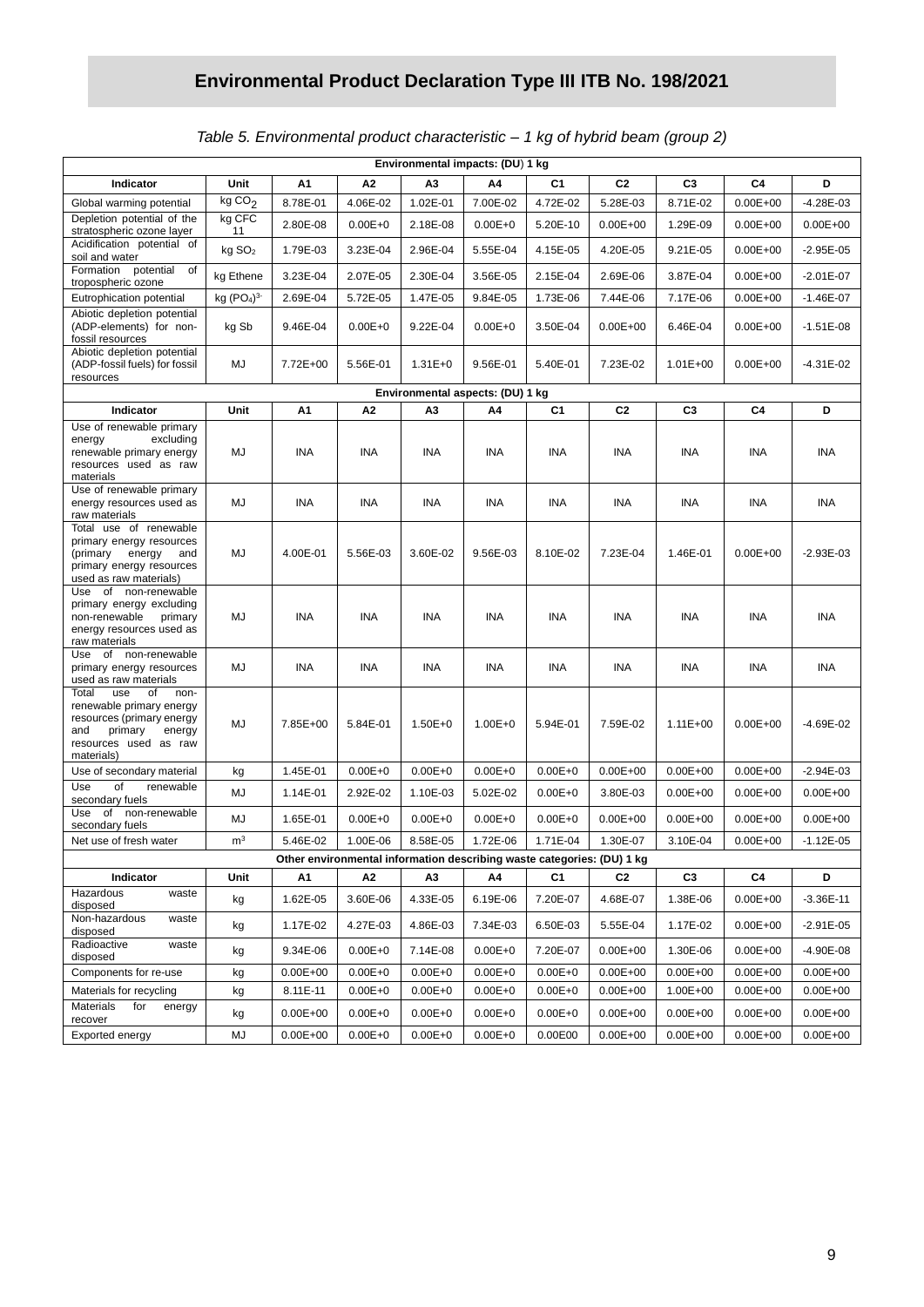## *Table 6. Environmental product characteristic – 1 kg of hybrid beam (group 3)*

| Environmental impacts: (DU) 1 kg                                                                                                                       |                                    |                          |                            |                            |                                  |                                                                        |                              |                          |                              |                              |
|--------------------------------------------------------------------------------------------------------------------------------------------------------|------------------------------------|--------------------------|----------------------------|----------------------------|----------------------------------|------------------------------------------------------------------------|------------------------------|--------------------------|------------------------------|------------------------------|
| Indicator                                                                                                                                              | Unit                               | Α1                       | A2                         | АЗ                         | Α4                               | C <sub>1</sub>                                                         | C <sub>2</sub>               | C <sub>3</sub>           | C4                           | D                            |
| Global warming potential                                                                                                                               | kgCO <sub>2</sub>                  | 9.59E-01                 | 4.06E-02                   | 1.02E-01                   | 7.00E-02                         | 4.72E-02                                                               | 5.28E-03                     | 8.71E-02                 | $0.00E + 00$                 | $-4.28E - 03$                |
| Depletion potential of the<br>stratospheric ozone layer                                                                                                | kg CFC<br>11                       | 2.75E-08                 | $0.00E + 0$                | 2.18E-08                   | $0.00E + 0$                      | 5.20E-10                                                               | $0.00E + 00$                 | 1.29E-09                 | $0.00E + 00$                 | $0.00E + 00$                 |
| Acidification potential of<br>soil and water                                                                                                           | kg SO <sub>2</sub>                 | 1.95E-03                 | 3.23E-04                   | 2.96E-04                   | 5.55E-04                         | 4.15E-05                                                               | 4.20E-05                     | 9.21E-05                 | $0.00E + 00$                 | $-2.95E-05$                  |
| Formation potential<br>0f<br>tropospheric ozone                                                                                                        | kg Ethene                          | 3.41E-04                 | 2.07E-05                   | 2.30E-04                   | 3.56E-05                         | 2.15E-04                                                               | 2.69E-06                     | 3.87E-04                 | $0.00E + 00$                 | $-2.01E-07$                  |
| Eutrophication potential                                                                                                                               | kg (PO <sub>4</sub> ) <sup>3</sup> | 2.83E-04                 | 5.72E-05                   | 1.47E-05                   | 9.84E-05                         | 1.73E-06                                                               | 7.44E-06                     | 7.17E-06                 | $0.00E + 00$                 | $-1.46E - 07$                |
| Abiotic depletion potential<br>(ADP-elements) for non-<br>fossil resources                                                                             | kg Sb                              | 9.11E-04                 | $0.00E + 0$                | 9.22E-04                   | $0.00E + 0$                      | 3.50E-04                                                               | $0.00E + 00$                 | 6.46E-04                 | $0.00E + 00$                 | $-1.51E-08$                  |
| Abiotic depletion potential<br>(ADP-fossil fuels) for fossil<br>resources                                                                              | MJ                                 | 8.48E+00                 | 5.56E-01                   | $1.31E + 0$                | 9.56E-01                         | 5.40E-01                                                               | 7.23E-02                     | $1.01E + 00$             | $0.00E + 00$                 | $-4.31E - 02$                |
|                                                                                                                                                        |                                    |                          |                            |                            | Environmental aspects: (DU) 1 kg |                                                                        |                              |                          |                              |                              |
| Indicator                                                                                                                                              | Unit                               | А1                       | A2                         | A3                         | A4                               | C1                                                                     | C <sub>2</sub>               | C <sub>3</sub>           | C4                           | D                            |
| Use of renewable primary<br>excluding<br>energy<br>renewable primary energy<br>resources used as raw<br>materials                                      | MJ                                 | INA                      | INA                        | INA                        | INA                              | INA                                                                    | <b>INA</b>                   | ina                      | INA                          | INA                          |
| Use of renewable primary<br>energy resources used as<br>raw materials                                                                                  | MJ                                 | <b>INA</b>               | <b>INA</b>                 | <b>INA</b>                 | <b>INA</b>                       | INA                                                                    | <b>INA</b>                   | INA                      | INA                          | INA                          |
| Total use of renewable<br>primary energy resources<br>(primary<br>energy<br>and<br>primary energy resources<br>used as raw materials)                  | MJ                                 | 4.14E-01                 | 5.56E-03                   | 3.60E-02                   | 9.56E-03                         | 8.10E-02                                                               | 7.23E-04                     | 1.46E-01                 | $0.00E + 00$                 | $-2.93E-03$                  |
| Use of non-renewable<br>primary energy excluding<br>non-renewable<br>primary<br>energy resources used as<br>raw materials                              | MJ                                 | <b>INA</b>               | <b>INA</b>                 | <b>INA</b>                 | <b>INA</b>                       | <b>INA</b>                                                             | <b>INA</b>                   | INA                      | <b>INA</b>                   | INA                          |
| Use of non-renewable<br>primary energy resources<br>used as raw materials                                                                              | MJ                                 | INA                      | <b>INA</b>                 | INA                        | <b>INA</b>                       | INA                                                                    | INA                          | INA                      | INA                          | <b>INA</b>                   |
| Total<br>use<br>оf<br>non-<br>renewable primary energy<br>resources (primary energy<br>and<br>primary<br>energy<br>resources used as raw<br>materials) | MJ                                 | 8.61E+00                 | 5.84E-01                   | $1.50E + 0$                | $1.00E + 0$                      | 5.94E-01                                                               | 7.59E-02                     | $1.11E + 00$             | $0.00E + 00$                 | $-4.69E-02$                  |
| Use of secondary material                                                                                                                              | kg                                 | 1.63E-01                 | $0.00E + 0$                | $0.00E + 0$                | $0.00E + 0$                      | $0.00E + 0$                                                            | $0.00E + 00$                 | $0.00E + 00$             | $0.00E + 00$                 | $-2.94E-03$                  |
| of<br>Use<br>renewable<br>secondary fuels                                                                                                              | MJ                                 | 1.05E-01                 | 2.92E-02                   | 1.10E-03                   | 5.02E-02                         | $0.00E + 0$                                                            | 3.80E-03                     | $0.00E + 00$             | $0.00E + 00$                 | $0.00E + 00$                 |
| Use<br>of non-renewable<br>secondary fuels                                                                                                             | MJ                                 | 1.52E-01                 | $0.00E + 0$                | $0.00E + 0$                | $0.00E + 0$                      | $0.00E + 0$                                                            | $0.00E + 00$                 | $0.00E + 00$             | $0.00E + 00$                 | $0.00E + 00$                 |
| Net use of fresh water                                                                                                                                 | m <sup>3</sup>                     | 5.46E-02                 | 1.00E-06                   | 3.28E-05                   | 1.72E-06                         | 1.71E-04                                                               | 1.30E-07                     | 3.10E-04                 | $0.00E + 00$                 | $-1.12E - 05$                |
|                                                                                                                                                        |                                    |                          |                            |                            |                                  | Other environmental information describing waste categories: (DU) 1 kg |                              |                          |                              |                              |
| Indicator<br>Hazardous<br>waste                                                                                                                        | Unit                               | А1                       | A <sub>2</sub>             | A3                         | Α4                               | C1                                                                     | C <sub>2</sub>               | C <sub>3</sub>           | C4                           | D                            |
| disposed<br>Non-hazardous<br>waste                                                                                                                     | kg                                 | 1.69E-05                 | 3.60E-06                   | 4.33E-05                   | 6.19E-06                         | 7.20E-07                                                               | 4.68E-07                     | 1.38E-06                 | $0.00E + 00$                 | $-3.36E-11$                  |
| disposed<br>Radioactive<br>waste                                                                                                                       | kg                                 | 1.19E-02                 | 4.27E-03                   | 4.86E-03                   | 7.34E-03                         | 6.50E-03                                                               | 5.55E-04                     | 1.17E-02                 | $0.00E + 00$                 | $-2.91E-05$                  |
| disposed                                                                                                                                               | kg                                 | 9.84E-06                 | $0.00E + 0$                | 7.14E-08                   | $0.00E + 0$                      | 7.20E-07                                                               | $0.00E + 00$                 | 1.30E-06                 | $0.00E + 00$                 | $-4.90E-08$                  |
| Components for re-use                                                                                                                                  | kg                                 | $0.00E + 00$             | $0.00E + 0$                | $0.00E + 0$                | $0.00E + 0$                      | $0.00E + 0$                                                            | $0.00E + 00$                 | $0.00E + 00$             | $0.00E + 00$                 | $0.00E + 00$                 |
| Materials for recycling<br><b>Materials</b><br>for<br>energy                                                                                           | kg<br>kg                           | 7.46E-11<br>$0.00E + 00$ | $0.00E + 0$<br>$0.00E + 0$ | $0.00E + 0$<br>$0.00E + 0$ | $0.00E + 0$<br>$0.00E + 0$       | $0.00E + 0$<br>$0.00E + 0$                                             | $0.00E + 00$<br>$0.00E + 00$ | 1.00E+00<br>$0.00E + 00$ | $0.00E + 00$<br>$0.00E + 00$ | $0.00E + 00$<br>$0.00E + 00$ |
| recover                                                                                                                                                |                                    |                          |                            |                            |                                  |                                                                        |                              |                          |                              |                              |
| Exported energy                                                                                                                                        | MJ                                 | $0.00E + 00$             | $0.00E + 0$                | $0.00E + 0$                | $0.00E + 0$                      | 0.00E00                                                                | $0.00E + 00$                 | $0.00E + 00$             | $0.00E + 00$                 | $0.00E + 00$                 |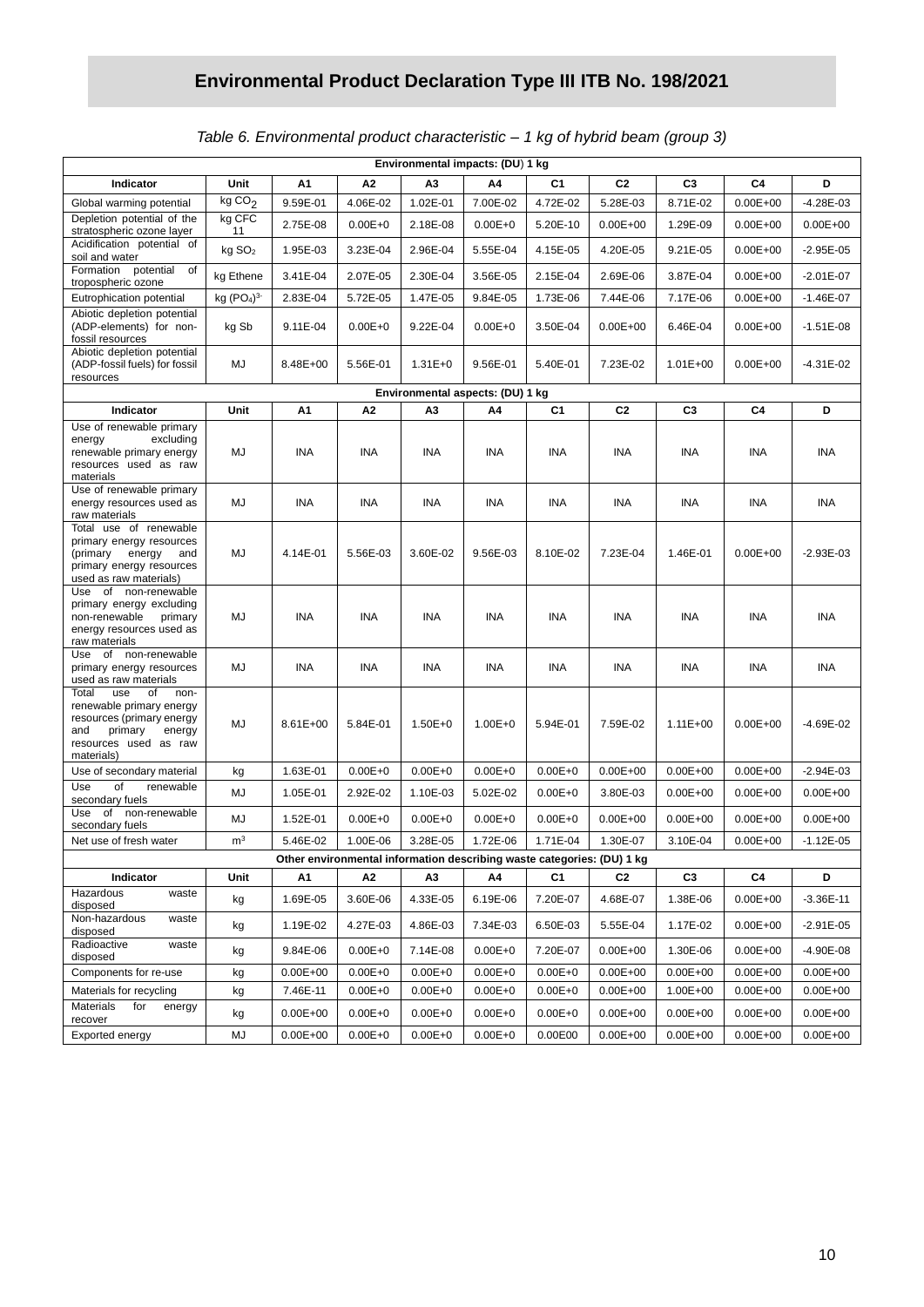| Table 7. Environmental product characteristic - 1 kg of hybrid beam (group 4) |  |  |
|-------------------------------------------------------------------------------|--|--|
|                                                                               |  |  |

|                                                                                                                                                        | Environmental impacts: (DU) 1 kg   |              |             |             |                                  |                                                                        |                |                |                |               |
|--------------------------------------------------------------------------------------------------------------------------------------------------------|------------------------------------|--------------|-------------|-------------|----------------------------------|------------------------------------------------------------------------|----------------|----------------|----------------|---------------|
| Indicator                                                                                                                                              | Unit                               | Α1           | А2          | ΑЗ          | A4                               | C <sub>1</sub>                                                         | C <sub>2</sub> | C <sub>3</sub> | C4             | D             |
| Global warming potential                                                                                                                               | kg CO <sub>2</sub>                 | 1.00E+00     | 4.06E-02    | 1.02E-01    | 7.00E-02                         | 4.72E-02                                                               | 5.28E-03       | 8.71E-02       | $0.00E + 00$   | -4.28E-03     |
| Depletion potential of the<br>stratospheric ozone layer                                                                                                | kg CFC<br>11                       | 2.73E-08     | $0.00E + 0$ | 2.18E-08    | $0.00E + 0$                      | 5.20E-10                                                               | $0.00E + 00$   | 1.29E-09       | $0.00E + 00$   | $0.00E + 00$  |
| Acidification potential of<br>soil and water                                                                                                           | kg SO <sub>2</sub>                 | 2.03E-03     | 3.23E-04    | 2.96E-04    | 5.55E-04                         | 4.15E-05                                                               | 4.20E-05       | 9.21E-05       | $0.00E + 00$   | $-2.95E-05$   |
| Formation potential<br>of<br>tropospheric ozone                                                                                                        | kg Ethene                          | 3.50E-04     | 2.07E-05    | 2.30E-04    | 3.56E-05                         | 2.15E-04                                                               | 2.69E-06       | 3.87E-04       | $0.00E + 00$   | $-2.01E-07$   |
| Eutrophication potential                                                                                                                               | kg (PO <sub>4</sub> ) <sup>3</sup> | 2.91E-04     | 5.72E-05    | 1.47E-05    | 9.84E-05                         | 1.73E-06                                                               | 7.44E-06       | 7.17E-06       | $0.00E + 00$   | $-1.46E - 07$ |
| Abiotic depletion potential<br>(ADP-elements) for non-<br>fossil resources                                                                             | kg Sb                              | 8.93E-04     | $0.00E + 0$ | 9.22E-04    | $0.00E + 0$                      | 3.50E-04                                                               | $0.00E + 00$   | 6.46E-04       | $0.00E + 00$   | $-1.51E-08$   |
| Abiotic depletion potential<br>(ADP-fossil fuels) for fossil<br>resources                                                                              | MJ                                 | 8.86E+00     | 5.56E-01    | 1.31E+00    | 9.56E-01                         | 5.40E-01                                                               | 7.23E-02       | $1.01E + 00$   | $0.00E + 00$   | $-4.31E - 02$ |
|                                                                                                                                                        |                                    |              |             |             | Environmental aspects: (DU) 1 kg |                                                                        |                |                |                |               |
| Indicator                                                                                                                                              | Unit                               | Α1           | Α2          | A3          | A4                               | C1                                                                     | C <sub>2</sub> | C <sub>3</sub> | C4             | D             |
| Use of renewable primary<br>excluding<br>energy<br>renewable primary energy<br>resources used as raw<br>materials                                      | MJ                                 | INA          | INA         | INA         | INA                              | INA                                                                    | INA            | INA            | <b>INA</b>     | INA           |
| Use of renewable primary<br>energy resources used as<br>raw materials                                                                                  | MJ                                 | INA          | INA         | INA         | INA                              | INA                                                                    | INA            | INA            | INA            | INA           |
| Total use of renewable<br>primary energy resources<br>(primary<br>energy<br>and<br>primary energy resources<br>used as raw materials)                  | MJ                                 | 4.21E-01     | 5.56E-03    | 3.60E-02    | 9.56E-03                         | 8.10E-02                                                               | 7.23E-04       | 1.46E-01       | $0.00E + 00$   | $-2.93E-03$   |
| Use of non-renewable<br>primary energy excluding<br>non-renewable<br>primary<br>energy resources used as<br>raw materials                              | MJ                                 | INA          | INA         | INA         | INA                              | INA                                                                    | INA            | INA            | <b>INA</b>     | ina           |
| Use of non-renewable<br>primary energy resources<br>used as raw materials                                                                              | MJ                                 | INA          | INA         | INA         | INA                              | INA                                                                    | INA            | <b>INA</b>     | <b>INA</b>     | INA           |
| Total<br>use<br>of<br>non-<br>renewable primary energy<br>resources (primary energy<br>and<br>primary<br>energy<br>resources used as raw<br>materials) | MJ                                 | $9.00E + 00$ | 5.84E-01    | $1.50E + 0$ | $1.00E + 0$                      | 5.94E-01                                                               | 7.59E-02       | $1.11E + 00$   | $0.00E + 00$   | $-4.69E - 02$ |
| Use of secondary material                                                                                                                              | kg                                 | 1.71E-01     | $0.00E + 0$ | $0.00E + 0$ | $0.00E + 0$                      | $0.00E + 0$                                                            | $0.00E + 00$   | $0.00E + 00$   | $0.00E + 00$   | $-2.94E-03$   |
| of<br>Use<br>renewable<br>secondary fuels                                                                                                              | MJ                                 | 1.01E-01     | 2.92E-02    | 1.10E-03    | 5.02E-02                         | $0.00E + 0$                                                            | 3.80E-03       | $0.00E + 00$   | $0.00E + 00$   | $0.00E + 00$  |
| of non-renewable<br>Use<br>secondary fuels                                                                                                             | MJ                                 | 1.46E-01     | $0.00E + 0$ | $0.00E + 0$ | $0.00E + 0$                      | $0.00E + 0$                                                            | $0.00E + 00$   | $0.00E + 00$   | $0.00E + 00$   | $0.00E + 00$  |
| Net use of fresh water                                                                                                                                 | m <sup>3</sup>                     | 5.47E-02     | 1.00E-06    | 3.28E-05    | 1.72E-06                         | 1.71E-04                                                               | 1.30E-07       | 3.10E-04       | $0.00E + 00$   | $-1.12E - 05$ |
|                                                                                                                                                        |                                    |              |             |             |                                  | Other environmental information describing waste categories: (DU) 1 kg |                |                |                |               |
| Indicator<br>Hazardous<br>waste                                                                                                                        | Unit                               | А1           | Α2          | A3          | A4                               | C <sub>1</sub>                                                         | C2             | C <sub>3</sub> | C <sub>4</sub> | D             |
| disposed<br>Non-hazardous<br>waste                                                                                                                     | kg                                 | 1.73E-05     | 3.60E-06    | 4.33E-05    | 6.19E-06                         | 7.20E-07                                                               | 4.68E-07       | 1.38E-06       | $0.00E + 00$   | $-3.36E-11$   |
| disposed                                                                                                                                               | kg                                 | 1.20E-02     | 4.27E-03    | 4.86E-03    | 7.34E-03                         | 6.50E-03                                                               | 5.55E-04       | 1.17E-02       | $0.00E + 00$   | $-2.91E-05$   |
| Radioactive<br>waste<br>disposed                                                                                                                       | kg                                 | 1.01E-05     | $0.00E + 0$ | 7.14E-08    | $0.00E + 0$                      | 7.20E-07                                                               | $0.00E + 00$   | 1.30E-06       | $0.00E + 00$   | $-4.90E - 08$ |
| Components for re-use                                                                                                                                  | kg                                 | $0.00E + 00$ | $0.00E + 0$ | $0.00E + 0$ | $0.00E + 0$                      | $0.00E + 0$                                                            | $0.00E + 00$   | $0.00E + 00$   | $0.00E + 00$   | $0.00E + 00$  |
| Materials for recycling<br>Materials<br>for<br>energy                                                                                                  | kg                                 | 7.13E-11     | $0.00E + 0$ | $0.00E + 0$ | $0.00E + 0$                      | $0.00E + 0$                                                            | $0.00E + 00$   | 1.00E+00       | $0.00E + 00$   | $0.00E + 00$  |
| recover                                                                                                                                                | kg                                 | $0.00E + 00$ | $0.00E + 0$ | $0.00E + 0$ | $0.00E + 0$                      | $0.00E + 0$                                                            | $0.00E + 00$   | $0.00E + 00$   | $0.00E + 00$   | $0.00E + 00$  |
| Exported energy                                                                                                                                        | MJ                                 | $0.00E + 00$ | $0.00E + 0$ | $0.00E + 0$ | $0.00E + 0$                      | 0.00E00                                                                | $0.00E + 00$   | $0.00E + 00$   | $0.00E + 00$   | $0.00E + 00$  |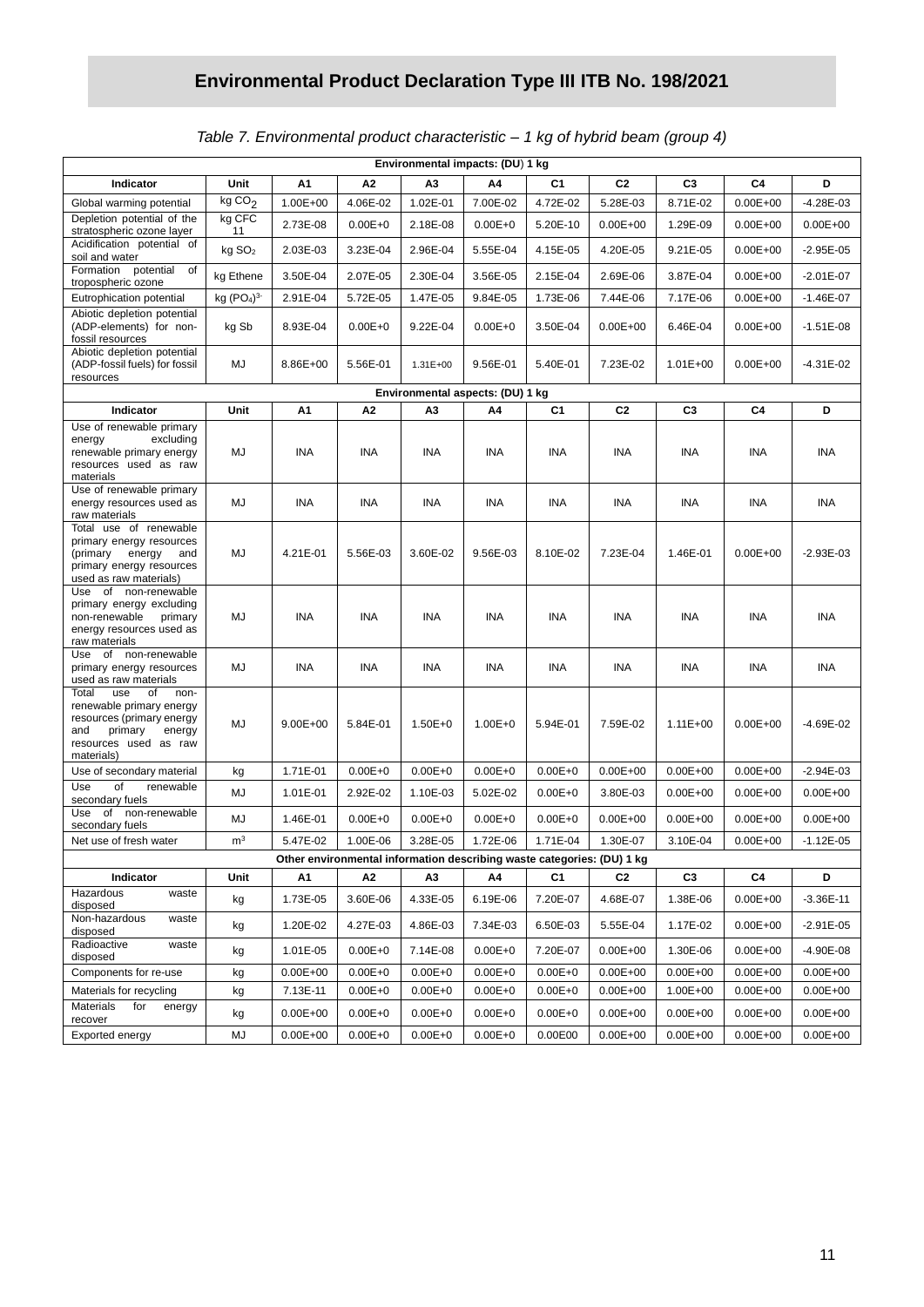#### **RESULTS INTERPRETATION**

**/2020** energy-intensive production of steel and concrete on which the manufacturer has only a limited influence. Various types of The environmental impact of PFEIFER Hybridbeam® product (cradle to gate with options) is largely dependent on the steel are used in the production, but a significant amount of steel comes from steel mills in the EAF technology with a lower environmental/carbon impact. The average carbon footprint of the steels used in production is approximately 1.8 kg CO<sub>2</sub> / kg of steel. The concrete used in the production contains about 20% CEM I, which gives a concrete carbon footprint of 0.2 kg CO<sub>2</sub> / kg. These two products have a life cycle impact with almost 80 % of the impact on the global product carbon footprint. The production A3 itself accounts for only 10% of the energy consumption in the life cycle and 8% of the impact on the carbon footprint. A further improvement of the environmental footprint should be sought in the use of environmentally friendly steel (eco EAF), CEM I substitutes in concrete used or green electric energy.

The impact of the production line A3 largely depends on the amount of electricity consumed by manufacturing plant (0.22 MJ/kg of product). There are no significant emissions or environmental impacts in the A3 production processes alone (partly welding process with technical gases use and gas combustion). The production process itself does not have significant environmental impacts in the life cycle.

Interrogation of the LCA results show that the cradle-to-gate carbon (Global Warming Potential) impact of 1 kg of beam for group 4 (most impactful) is 1.0 kg CO<sub>2</sub>eg. The LCA results show that the cradle-to gate primary has the energy demand of fossil fuels equal 13.1MJ.

The transport of raw materials from considerable distances is optimized and not significant.

The products. due to the high potential for reuse (90%) has no significant recycling or disposal impacts.

#### **VERIFICATION**

The process of verification of this EPD was in accordance with ISO 14025 and ISO 21930. After verification. this EPD is valid for a 5-year-period. EPD does not have to be recalculated after 5 years. if the underlying data have not changed significantly.

| The basis for LCA analysis was EN 15804:2012+A1 and ITB PCR A                             |          |  |  |  |  |  |
|-------------------------------------------------------------------------------------------|----------|--|--|--|--|--|
| Independent verification corresponding to ISO 14025 (subclause 8.1.3.)                    |          |  |  |  |  |  |
| external<br><b>X</b>                                                                      | internal |  |  |  |  |  |
| External verification of EPD: Ph.D. Eng. Halina Prejzner                                  |          |  |  |  |  |  |
| LCA. LCI audit and input data verification: Ph.D. Eng. Michal Piasecki. m.piasecki@itb.pl |          |  |  |  |  |  |
| Verification of LCA: Ph.D. Eng. Justyna Tomaszewska. j.tomaszewska@itb.pl                 |          |  |  |  |  |  |
|                                                                                           |          |  |  |  |  |  |

#### **Normative references**

- ITB PCR A General Product Category Rules for Construction Products
- National Technical Assessment ITB-KOT-2017/0032 edition 1.
- LCI DATA FOR STEEL PRODUCTS at [https://www.worldsteel.org/en/dam/jcr:04f8a180-1406-4f5c-93ca-](https://www.worldsteel.org/en/dam/jcr:04f8a180-1406-4f5c-93ca-70f1ba7de5d4/LCI%2520study_2018%2520data%2520release.pdf)[70f1ba7de5d4/LCI%2520study\\_2018%2520data%2520release.pdf](https://www.worldsteel.org/en/dam/jcr:04f8a180-1406-4f5c-93ca-70f1ba7de5d4/LCI%2520study_2018%2520data%2520release.pdf)
- ISO 14025:2006. Environmental labels and declarations Type III environmental declarations Principles and procedures
- ISO 21930:2017 Sustainability in buildings and civil engineering works – Core rules for environmental product declarations of construction products and services
- ISO 14044:2006 Environmental management Life cycle assessment Requirements and guidelines
- EN 15804:2012+A1 Sustainability of construction works Environmental product declarations Core rules for the product category of construction products
- PN-EN 10080:2007 "Stal do zbrojenia betonu Spajalna stal zbrojeniowa - Postanowienia ogólne"
- PN-EN 1992-1-1:2008 "Eurokod 2 Projektowanie konstrukcji z betonu - Część 1-1: Reguły ogólne i reguły dla budynków"